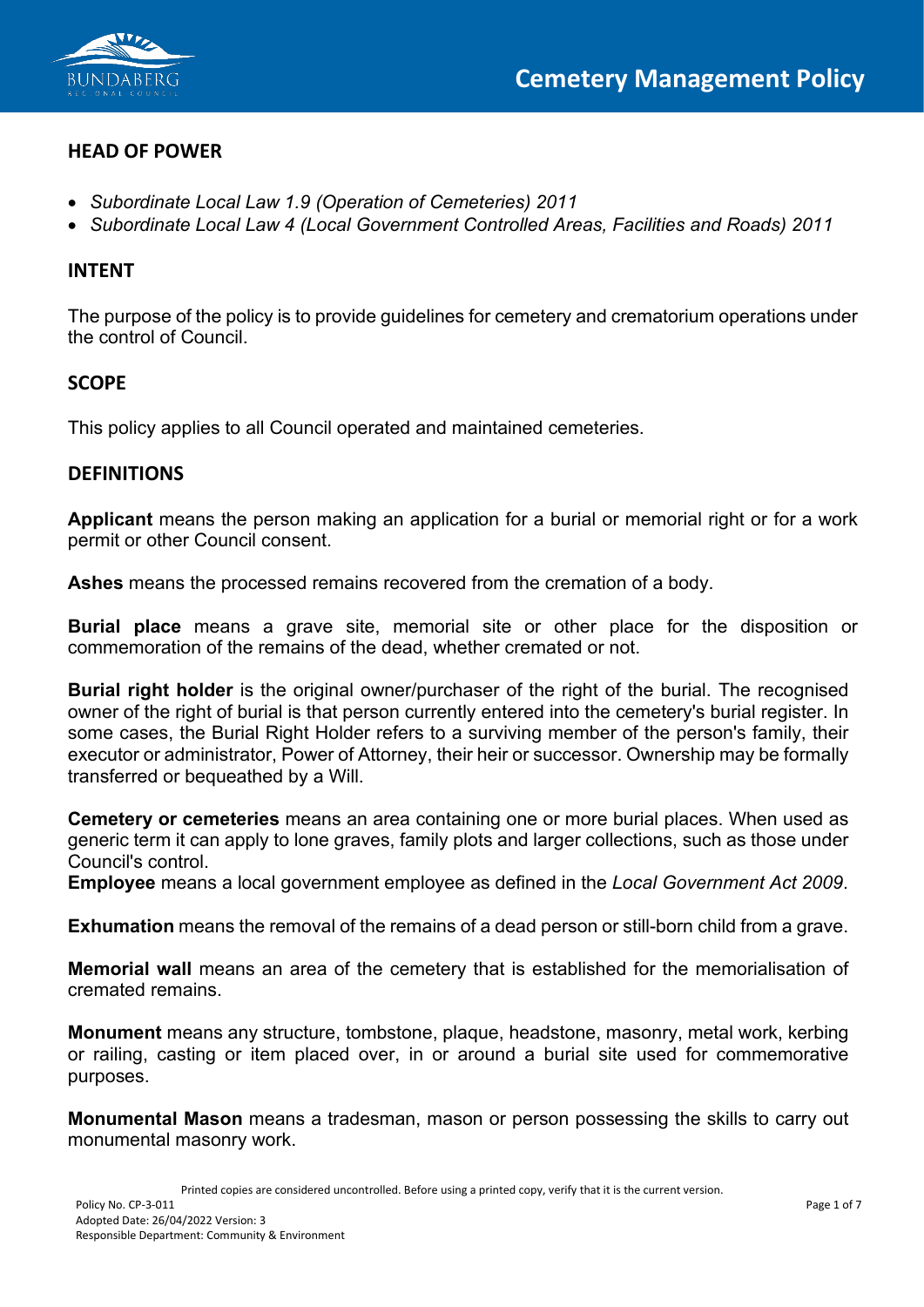

**Register** means Council's formal repository of data containing all the details of a burial, memorial site, interment right or burial right.

**Reservation** means a right of burial.

**Right of burial** means the right to the holder to inter human remains in a burial space or place a memorial upon a gravesite. There is no entitlement to any 'real estate' or property as such.

**Transfer of right of burial** means the holder for the time being may transfer the right of burial in accordance with the rules of the cemetery and the transfer takes place when payment is made and details are entered into the burial register

# **POLICY STATEMENT**

# **1. Management of Cemeteries**

# **1.1 Planning, conduct and maintenance of cemeteries**

Council will make provision for:

- Different types of sections for religious denominations and classes of burials.
- Standards of construction and design for monuments and structures, and conditions of entry for funeral directors, monumental masons, contractors and other service providers associated with work in the cemeteries.
- Size, multiple use and location of burial places.
- Interments.
- The erection or the installation of structures.
- The improvement and maintenance of cemeteries.
- The supply of goods and services incidental to the conduct of burials, monuments and other matters relating to cemeteries.
- The conduct of religious or other ceremonies of burial, disposition or commemoration.
- The preservation, conservation and promotion of cemetery sites presently in use as places of community significance in terms of their architectural, heritage, social and genealogical content.
- The promotion and interpretation of cemeteries through the installation of signage, brochures and other interpretive materials.
- The liaison with community groups and other organisations to carry out works relevant to the improvement, maintenance and promotion of cemeteries.
- The establishment of regulations and prohibitions in respect to all areas of operation of Council cemeteries by service providers and the community.

# **1.2 Operating Hours**

Burials and exhumations shall take place only during the hours approved by Council.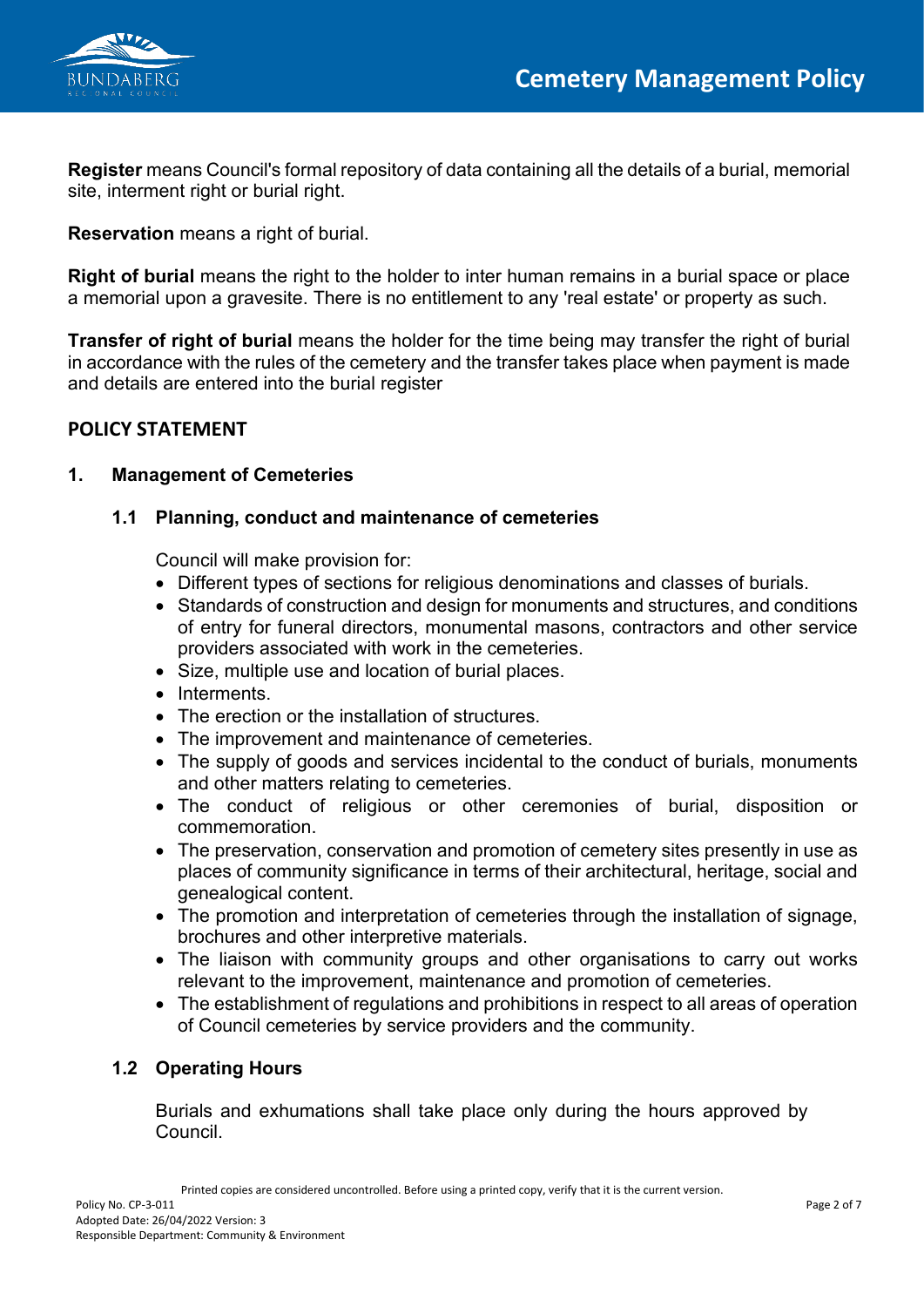

Burial hours are:

- Between 9.00 am and 4.00 pm Monday to Friday; and
- Approval is required outside of these hours and additional fees will be incurred.

Approval for any activity, including exhumations, can be granted by Council or a nominated representative of Council.

The cemetery is open to the public daily from sunrise to sunset or as Council may determine. Persons authorised by Council may be on the cemetery grounds at any other time.

### **1.3 Register of burial places and interments**

Council will ensure that a register of burials is kept for all burial places and other memorials. Each burial will be recorded in the burial register immediately after the service. Registers may be amended to remove or correct inaccuracies.

### **1.4 Right of Burial**

### **1.4.1 Reservations**

Council may grant a right of burial in a cemetery open to the public following receipt of the appropriate Reserve Application Form and applicable fee.

Proof of ownership of a right of burial may be required if:

- A person is claiming ownership of a right of burial; and
- A person requests right of burial information.

Reservation information is kept strictly confidential and not given out to any person who does not have the legal right to obtain the information. The registers can be used as verification that a right of burial has been granted in respect of any burial or memorial.

In the event that reservations are cancelled by notification through an Application to Relinquish Reserve from the rightful owner or their authorised representative, Council will pay 75% of the original fees paid.

Reservations may be:

- Cancelled following application from the rightful owner or an authorised representative; or
- Transferred to another party following written approval from the rightful owner.

Reservations cannot be on-sold to another person.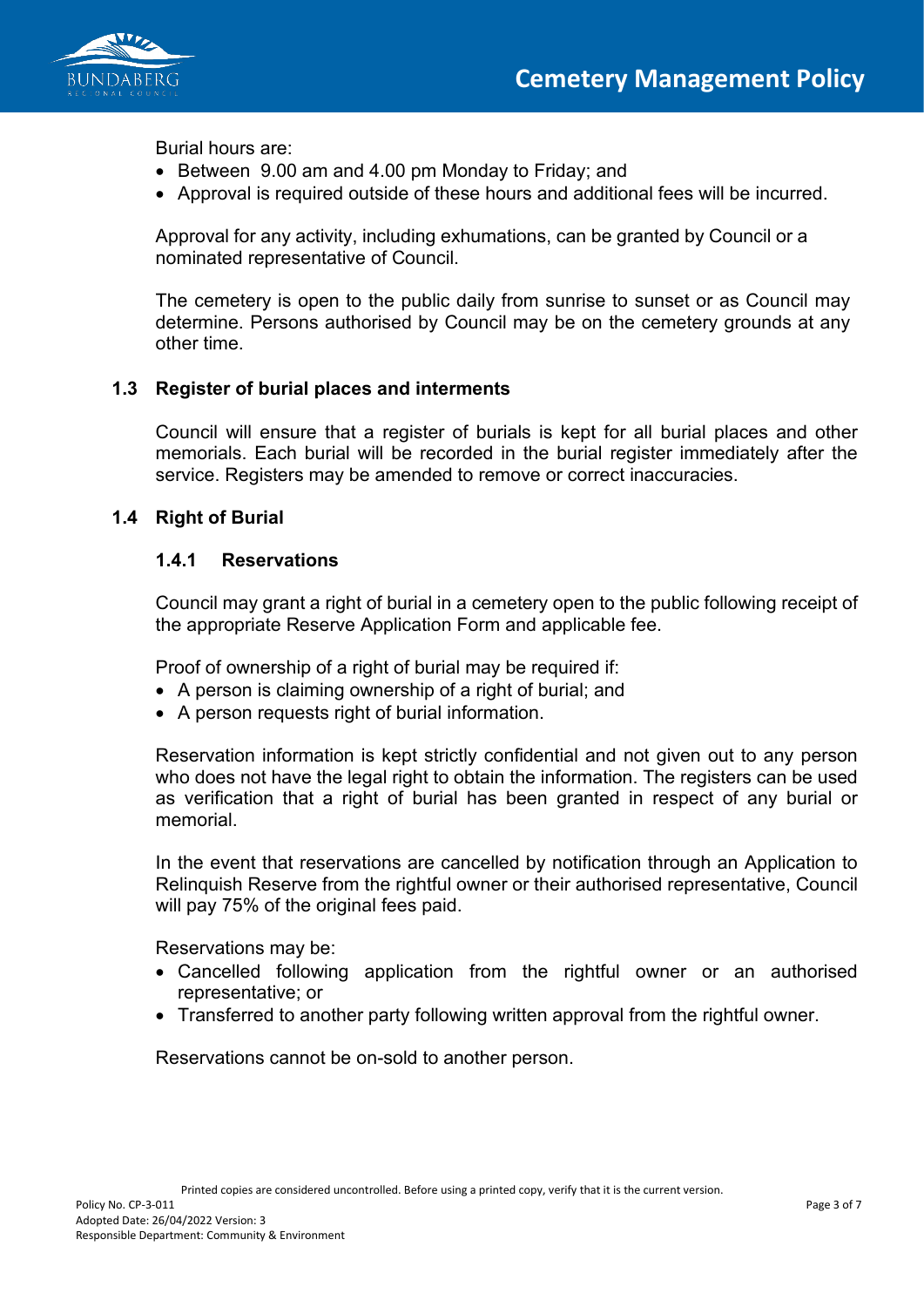

# **1.4.2 Holder rights**

A holder of a right of burial has:

- Exclusive right to bury or inter human remains in the ground allotted.
- The use of the monument beam provided by the cemetery (within the lawn sections) to erect a monument.

### **1.4.3 Refusal to grant**

Council may limit the number of burial rights issues to a person or refuse to grant a right of burial to any person if the grant would create a monopoly or encourage dealings in such burial rights as a business rather than as an affordable service to the public, or within the bounds of normal free trading.

The intention of this clause is to prevent anyone, or persons, purchasing bulk numbers of burial areas in order to 'corner the market'.

### **1.5 Opening of interment sites**

A person must not, without approval of the General Manager Community and Environment open, or cause, suffer or permit the opening of an existing interment site in the cemetery for the purpose of interring additional human remains.

This consent is not required if

- A right of burial has been issued over the grave site.
- Only cremated remains are interred at the site.

When an interment site is opened, if unidentified human remains are found, Council will take all measures to confirm identification of the remains.

#### **1.6 Flowers and ornaments – general**

Flowers can be placed near graves/memorials. Fresh or limited artificial flowers are welcome tributes. These should be housed in the approved containers provided. Visitors are encouraged to remove such items when they become unsightly, weathered or wither

Floral tributes, both fresh and artificial, or other items that encroach on neighbouring memorials or graves will be removed without notice. Glass vases, jars or other nonapproved receptacles, ornaments, photo frames, candles, toys, solar lights, windmills and wind chimes etc. are not permitted and will be removed.

Council will, at its discretion, remove withered or weathered floral arrangements and keep the grounds neat and tidy should any tributes be deemed unsuitable or unsightly. Ornaments re-located by cemetery employees may be retrieved from the administration office building.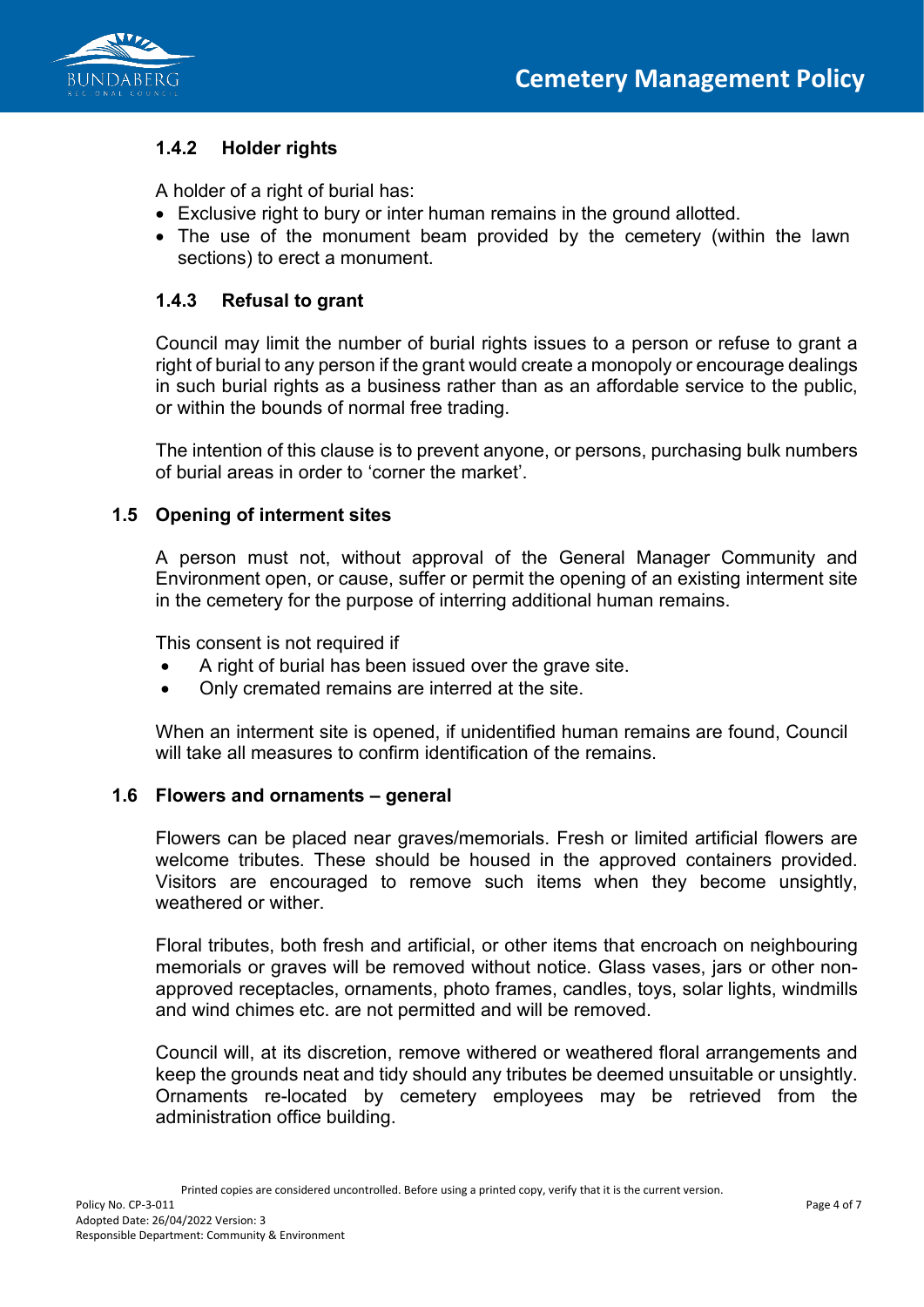



The cemetery reserves the right to dispose of items two weeks after being removed. These items are not to be placed back on the grave or memorial.

### **2. Monuments and inscriptions**

The burial right holder or memorial applicant must maintain any memorial erected on a gravesite in a safe and aesthetically pleasing condition.

A person shall not:

- Make any inscription or carry out any adornment, unless it is approved by Council.
- Construct or install any monument (temporary or otherwise), memorial, foundation, vault, table, headstone, gravestone, or other structure, unless it is constructed in accordance with requirements of the Cemeteries Manual and Technical Specifications.
- Advertise a business or have inscriptions relating to a business

Council may issue approval to undertake monumental work to any person it considers to be suitably qualified to undertake such work.

Council may refuse any design for a monument as it may determine. Standard monument/plaque configurations for each Cemetery are provided in the Cemeteries Manual and Technical Specifications

#### **2.1 Removal of structures, inscriptions and adornments**

Council may remove, demolish, alter or require the removal, demolition or alteration of any structure, inscription and adornment which has been made or carried out without the written consent of Council or which has not been made in accordance with an approval given.

#### **2.2 Maintenance of structures**

The ownership of monuments or other structures is deemed to be with the burial right holder or if there is no burial right holder, the person or persons who caused the monument or structure to be constructed.

#### **2.3 Removal and replacement of structures on request**

Where notice to open a grave for a lawful purpose is given, Council may authorise the removal of any part of the structure to enable the safe opening of the grave.

The responsibility for the removal of any monuments or memorial for the purposes of lawfully opening a grave site will be the responsibility of the Burial Right Holder or if no Burial Right Holder exists, the person or persons applying for the deceased's interment.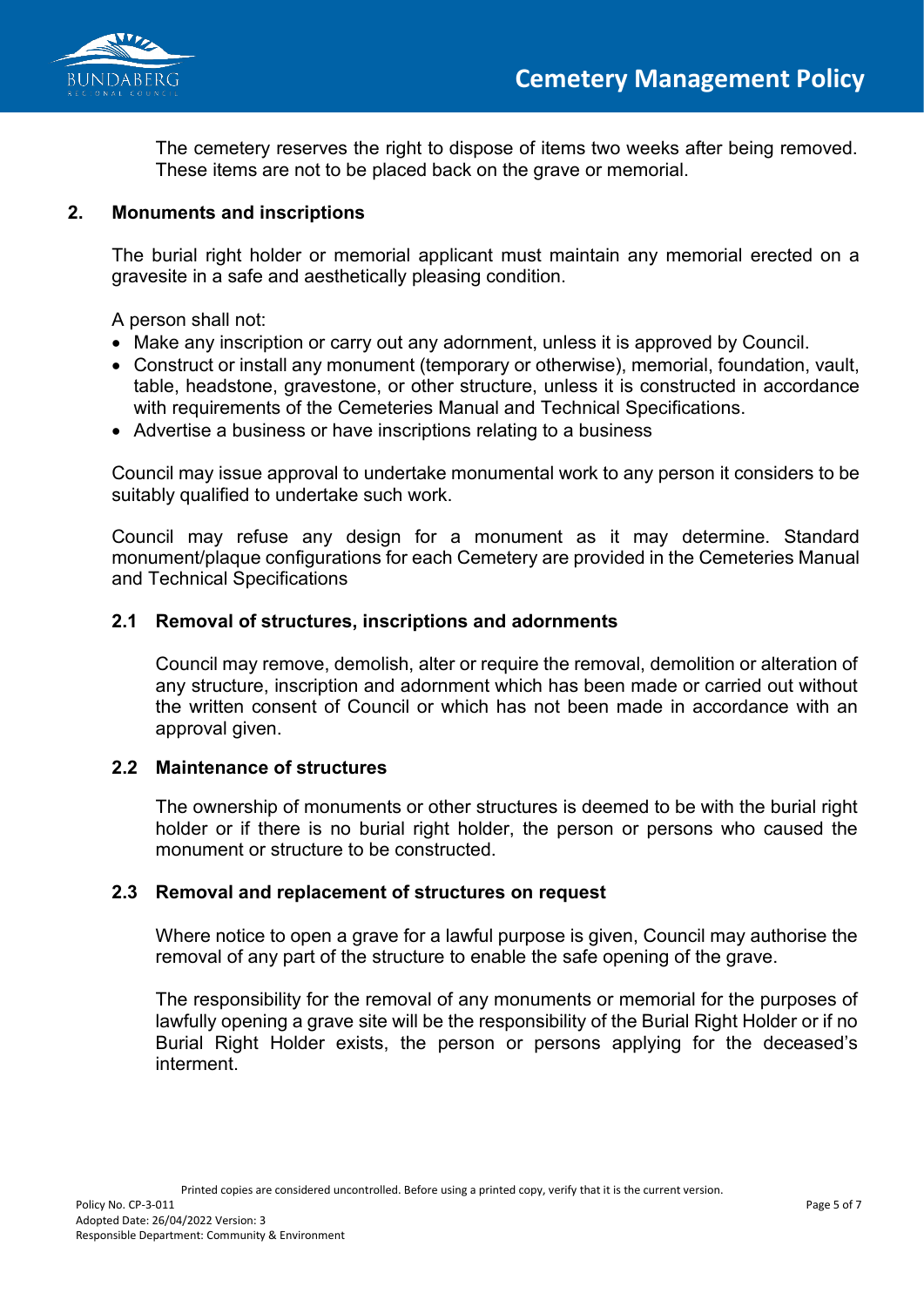



## **2.4 Lawn section**

In addition to the items covered in section 1.6, a monument is to be installed within six months of the burial.

### **2.5 Garden section**

In addition to the items covered in section 1.6, only cut flowers are to be left at ashes placements in the Garden Section and are placed in vases of a type approved by Council that are not made of glass or other breakable material.

#### **2.6 General/monumental sections**

In addition to the items covered in section 1.6, timing for the erection of monuments is left to the discretion of the Monumental Mason. The Mason needs to ensure that appropriate soil bearing capacity is established for the construction of a sound foundation prior to the installation of the monument. It is recommended that no construction be undertaken within six months of the burial. This is to allow for subsidence.

### **2.7 Memorial Walls**

Council will maintain, preserve and repair memorial walls.

Council will permit a memorial plaque over each niche in the memorial wall. The burial right holder will ensure that:

- The design and type of plaque is consistent with the reasonable requirements determined by Council (refer to the Cemeteries Manual and Technical Specifications).
- Council will not be liable for the repair, maintenance, upkeep or preservation of any plaque or item placed on a memorial wall.

#### **3. Conservation and Heritage**

Council recognises that burial grounds and cemeteries are places of significance to the community by virtue of their architectural, botanical, social or genealogical significant and will provide reasonable assistance to community groups and interested parties who seek to promote or research cemetery issues.

#### **4. Closed Cemeteries**

No further burials will be allowed in cemeteries within the Bundaberg Regional Council area which have been closed, except in accordance with the guidelines.